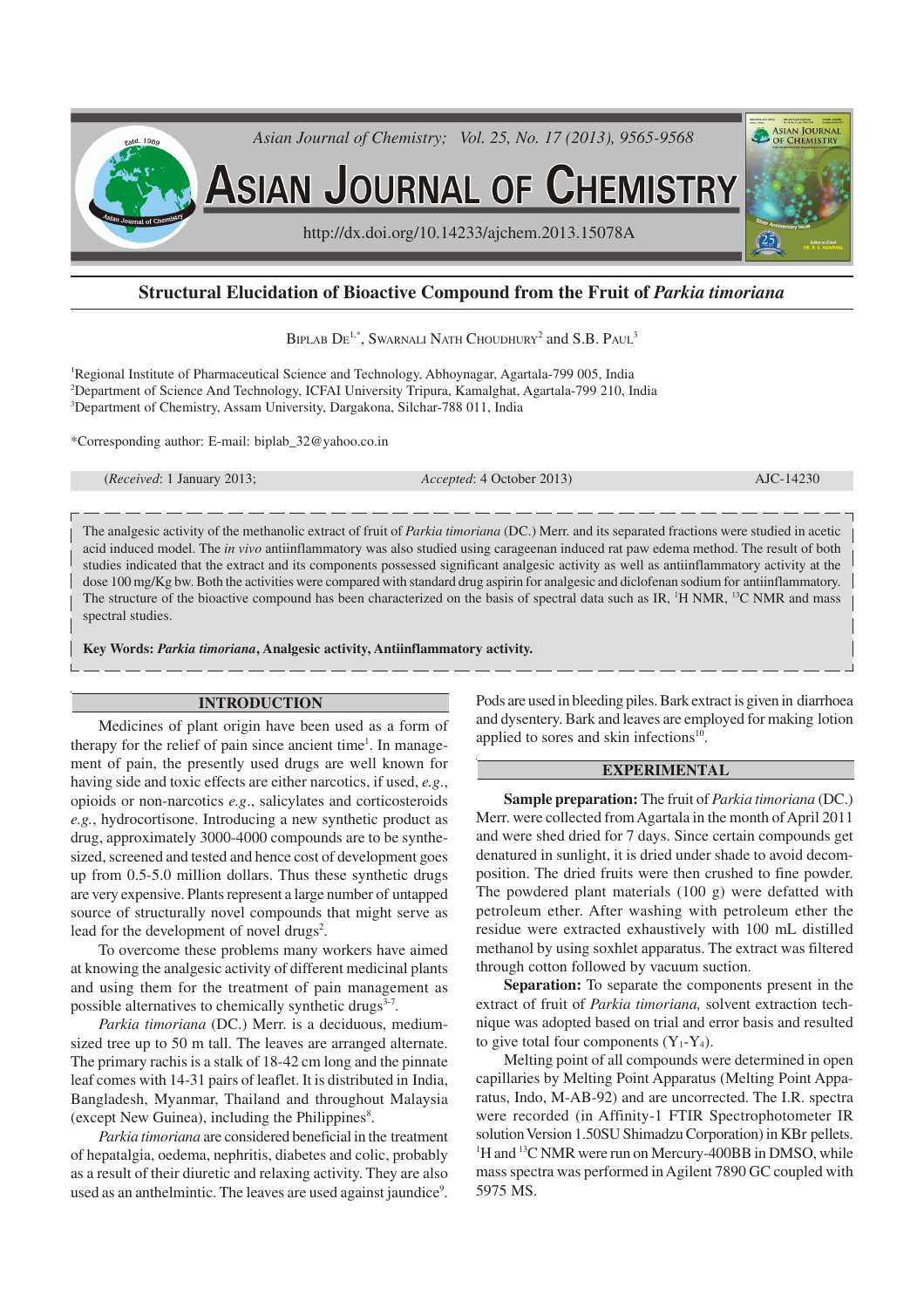**Screening of analgesic activity:** Acetic acid induced writhing in mice $11$ .

Albino mice of either sex (weighing 25-30 g) were used as per experimental protocols approved by Institute of Bioresources and sustainable development (IBSD), Department of Biotechnology, Govt. of India, Imphal, Manipur, India. The animals were housed under standard environmental condition (25  $\pm$  2 °C) and relative humidity (50  $\pm$  5 %) and fed with standard diet and water *ad libitum*. The animals were acclimatized to laboratory environment for a period of 14 days before performing the experiments.

The mice were divided into five groups of five animals each. The first group comprised the control; the remaining four groups were administered test dose. The test doses were prepared in distilled water to get the desired concentration of the extract and the separated compounds.

Acetic acid (1 % v/v, 10 mL/kg) was injected into the peritoneal cavities of mice, which were placed in a large plastic tray and the intensity of nociceptive behaviour was quantified by the number of writhes was counted for 10 min beginning from 5 min after the acetic acid injection. Test drugs and control vehicle were administered 0.5 h before the acetic acid injection. The writhing response consists of a contraction of the abdominal muscle turning of trunk (twist) together with a stretching of the hind limbs. The antinoceptive activity was expressed as the writhing scores over 20 min. Per cent inhibition of writhing was calculated using the relation:

Inhibition of writhing  $(\%)$ 

$$
= 100 \left[ 1 - \frac{\text{Mean writing number of treated mice}}{\text{Mean writing number of control mice}} \right]
$$

Results are given in Table-1.

**Antiinflammatory activity<sup>12</sup>:** Antiinflammatory activity was evaluated using 0.1 mL of carrageenan (1 % w/v) induced hind paw edema method. Albino rats of either sex between 150-200 g were selected for the studies. The animals were kept on diet and allowed food and water ad- libitum. They were housed in polypropylene cages maintained under condition (12 h light/12 h dark cycle  $\pm$  3 °C, 35-60 % humidity). The rats were divided into four groups of five rats each. The test groups-3 and 4 received 200 mg/Kg of compound  $Y_4$  and extract  $Y_E$  by oral route. The positive control received  $(2<sup>nd</sup>)$ group) standard diclofenac sodium (8 mg/Kg P.O.) by oral route. All the suspensions were administered 1 h before the injection of Carrageenan (0.1 mL of 1  $\%$  w/v). The hind paw volume was measured plethysmometrically before and after the carrageenam injection at hourly intervals for 5 h and percentage inhibition of inflammation was calculated using the relation:

Inhibition of oedema  $(\%)$ 

$$
= 100 \left[ 1 - \frac{\text{Mean paw volume of treated rats}}{\text{Mean paw volume of control rats}} \right]
$$

Results are given in Tables 2 and 3.

## **RESULTS AND DISCUSSION**

Highest mean writhing response of  $12.2 \pm 1.855$  was shown by the animals after the intake of extract,  $Y_E$  given at a dose of 100 mg/Kg bw. and also almost the same number of writhing response,  $12 \pm 0.837$  was shown by the animals after the intake of  $Y_3$  given at a dose of 50 mg/Kg bw. Mean writhing response shown by the animals after the intake of  $Y_2$  was  $9 \pm$ 2.025, while component  $Y_4$  showed least writhing response of

| TABLE-1        |                                                                                   |                                    |                                             |                      |            |                           |                   |  |  |
|----------------|-----------------------------------------------------------------------------------|------------------------------------|---------------------------------------------|----------------------|------------|---------------------------|-------------------|--|--|
|                | ANALGESIC ACTIVITY (ACETIC ACID-INDUCED WRITHING) OF Parkia timoriana (DC.) Merr. |                                    |                                             |                      |            |                           |                   |  |  |
| S.             | Animal                                                                            | Treatment                          | Dose                                        | Number of writhing   | Responders | Mean of writhing $\pm$    | Inhibition $(\%)$ |  |  |
| No.            | No.                                                                               |                                    |                                             | (in 10 min duration) | (n/n)      | standard error mean (SEM) |                   |  |  |
| 1              | 1                                                                                 | Control water $+$<br>(acetic acid) | $10$ mL/kg +<br>$0.1$ mL/kg                 | 12                   | 5/5        | $16.6 \pm 1.166$          | $\overline{0}$    |  |  |
|                | $\overline{c}$                                                                    |                                    |                                             | 18                   |            |                           |                   |  |  |
|                | $\mathfrak{Z}$                                                                    |                                    |                                             | 18                   |            |                           |                   |  |  |
|                | $\overline{4}$                                                                    |                                    |                                             | 17                   |            |                           |                   |  |  |
|                | 5                                                                                 |                                    |                                             | 18                   |            |                           |                   |  |  |
| $\overline{2}$ | $\mathbf{1}$                                                                      | Sample $Y_2$ + (acetic<br>acid)    | $100 \text{ mg/kg} +$<br>$10 \text{ mL/kg}$ | $\overline{7}$       | 5/5        | $9 \pm 2.025$             | 45.784            |  |  |
|                | $\overline{\mathbf{c}}$                                                           |                                    |                                             | 6                    |            |                           |                   |  |  |
|                | 3                                                                                 |                                    |                                             | $\overline{7}$       |            |                           |                   |  |  |
|                | 4                                                                                 |                                    |                                             | $\,8\,$              |            |                           |                   |  |  |
|                | 5                                                                                 |                                    |                                             | 17                   |            |                           |                   |  |  |
|                | $\mathbf{1}$                                                                      | Sample $Y_E$ + (acetic<br>acid)    | $100 \text{ mg/kg} +$<br>$10 \text{ mL/kg}$ | 11                   | 5/5        | $12.2 \pm 1.855$          | 26.506            |  |  |
|                | $\mathbf{2}$                                                                      |                                    |                                             | 6                    |            |                           |                   |  |  |
| 3              | $\overline{\mathbf{3}}$                                                           |                                    |                                             | 16                   |            |                           |                   |  |  |
|                | 4                                                                                 |                                    |                                             | 12                   |            |                           |                   |  |  |
|                | 5                                                                                 |                                    |                                             | 16                   |            |                           |                   |  |  |
|                | $\mathbf{1}$                                                                      | Sample $Y_4$ + (acetic<br>acid)    | $100 \text{ mg/kg} +$<br>$10 \text{ mL/kg}$ | $\overline{3}$       | 5/5        | $6.4 \pm 1.568$           | 60.446            |  |  |
|                | $\overline{2}$                                                                    |                                    |                                             | 6                    |            |                           |                   |  |  |
| $\overline{4}$ | 3                                                                                 |                                    |                                             | 12                   |            |                           |                   |  |  |
|                | 4                                                                                 |                                    |                                             | $\overline{7}$       |            |                           |                   |  |  |
|                | 5                                                                                 |                                    |                                             | $\overline{4}$       |            |                           |                   |  |  |
| 5              | $\mathbf{1}$                                                                      | Sample $Y_3$ + (acetic<br>acid)    | $50$ mg/kg +<br>10mL/kg                     | 14                   | 5/5        | $12 \pm 0.837$            | 27.711            |  |  |
|                | $\overline{c}$                                                                    |                                    |                                             | 11                   |            |                           |                   |  |  |
|                | $\overline{\mathbf{3}}$                                                           |                                    |                                             | 14                   |            |                           |                   |  |  |
|                | 4                                                                                 |                                    |                                             | 10                   |            |                           |                   |  |  |
|                | 5                                                                                 |                                    |                                             | 11                   |            |                           |                   |  |  |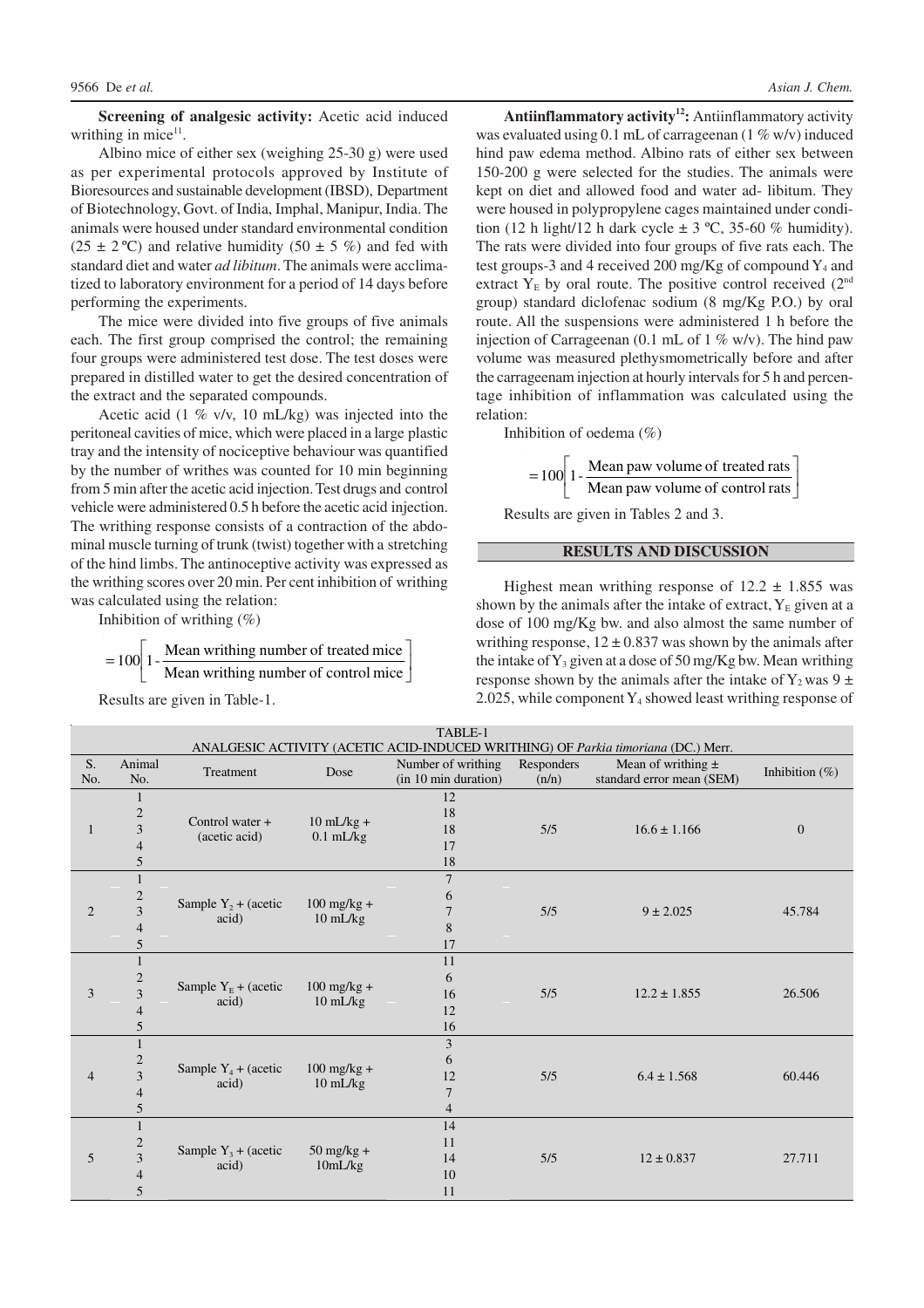|                                  |                                                                                 |                | TABLE-2        |                |                |      |  |  |
|----------------------------------|---------------------------------------------------------------------------------|----------------|----------------|----------------|----------------|------|--|--|
|                                  | EFFECT OF Parkia timoriana (DC.) MERR. ON CARRAGEENIN INDUCED PAW EDEMA IN RATS |                |                |                |                |      |  |  |
| Treatment                        | Paw volume (mL)                                                                 |                |                |                |                |      |  |  |
|                                  | 0 <sub>h</sub>                                                                  | 1 <sub>h</sub> | 2 <sub>h</sub> | 3 <sub>h</sub> | 4 <sub>h</sub> | 5 h  |  |  |
|                                  | 0.2                                                                             | 0.4            | 0.5            | 0.6            | 0.5            | 0.5  |  |  |
| Normal control (1)               | 0.2                                                                             | 0.5            | 0.6            | 0.6            | 0.6            | 0.5  |  |  |
| mL dist. Water                   | 03                                                                              | 0.4            | 0.5            | 0.6            | 0.5            | 0.5  |  |  |
| P.O.)                            | 0.2                                                                             | 0.4            | 0.5            | 0.6            | 0.6            | 0.6  |  |  |
|                                  | 0.3                                                                             | 0.5            | 0.6            | 0.7            | 0.7            | 0.7  |  |  |
|                                  | 0.2                                                                             | 0.35           | 0.4            | 0.4            | 0.3            | 0.25 |  |  |
| Standard                         | 0.2                                                                             | 0.3            | 0.45           | 0.5            | 0.4            | 0.3  |  |  |
| diclofenac sodium                | 0.2                                                                             | 0.4            | 0.4            | 0.35           | 0.3            | 0.3  |  |  |
| $(8 \text{ mg/kg} \text{ P.O.})$ | 0.3                                                                             | 0.45           | 0.5            | 0.5            | 0.35           | 0.35 |  |  |
|                                  | 0.2                                                                             | 0.35           | 0.35           | 0.3            | 0.2            | 0.2  |  |  |
|                                  | 0.3                                                                             | 0.5            | 0.6            | 0.6            | 0.5            | 0.5  |  |  |
|                                  | 0.2                                                                             | 0.3            | 0.5            | 0.6            | 0.4            | 0.4  |  |  |
| Sample $Y_4$                     | 0.2                                                                             | 0.3            | 0.5            | 0.5            | 0.5            | 0.4  |  |  |
|                                  | 0.3                                                                             | 0.4            | 0.5            | 0.5            | 0.4            | 0.4  |  |  |
|                                  | 0.2                                                                             | 0.3            | 0.4            | 0.4            | 0.3            | 0.3  |  |  |
|                                  | 0.3                                                                             | 0.4            | 0.6            | 0.7            | 0.5            | 0.4  |  |  |
|                                  | 0.3                                                                             | 0.4            | 0.5            | 0.5            | 0.4            | 0.4  |  |  |
| Sample $Y_{E}$                   | 0.2                                                                             | 0.5            | 0.7            | 0.5            | 0.5            | 0.5  |  |  |
|                                  | 0.3                                                                             | 0.5            | 0.6            | 0.6            | 0.5            | 0.4  |  |  |
|                                  | 0.2                                                                             | 0.4            | 0.5            | 0.5            | 0.5            | 0.4  |  |  |

| TABLE 3                                                                 |                                   |                  |                  |                  |                  |                  |                   |  |
|-------------------------------------------------------------------------|-----------------------------------|------------------|------------------|------------------|------------------|------------------|-------------------|--|
| ANTIINFLAMMATORY ACTIVITY: % PROTECTION BY Parkia timoriana (DC.) MERR. |                                   |                  |                  |                  |                  |                  |                   |  |
| <b>Treatment</b>                                                        | Mean $\pm$ SEM of paw volume (mL) |                  |                  |                  |                  |                  |                   |  |
|                                                                         | 0 <sub>h</sub>                    | 1 h              | 2 <sub>h</sub>   | 3 <sub>h</sub>   | 4 h              | 5 <sub>h</sub>   | Protection $(\%)$ |  |
| Normal control (1 mL dist.                                              | $0.24 \pm 0.024$                  | $0.44\pm 0.024$  | $0.54\pm0.024$   | $0.62 \pm 0.02$  | $0.58 \pm 0.037$ | $0.59 \pm 0.04$  | $\overline{0}$    |  |
| water $P.O.$ )                                                          |                                   |                  |                  |                  |                  |                  |                   |  |
| Standard diclofenac sodium                                              | $0.22 \pm 0.02$                   | $0.37\pm0.025$   | $0.42 \pm 0.025$ | $0.41 \pm 0.04$  | $0.31 \pm 0.033$ | $0.28 \pm 0.025$ | 50                |  |
| $(8 \text{ mg/kg} \text{ P.O.})$                                        |                                   |                  |                  |                  |                  |                  |                   |  |
| Sample $Y_4$                                                            | $0.24 \pm 0.024$                  | $0.36 \pm 0.04$  | $0.5 \pm 0.031$  | $0.52 \pm 0.037$ | $0.42 \pm 0.037$ | $0.4 \pm 0.031$  | 28.58             |  |
| Sample $Y_F$                                                            | $0.26 \pm 0.024$                  | $0.44 \pm 0.024$ | $0.58 \pm 0.037$ | $0.56 \pm 0.040$ | $0.48 \pm 0.02$  | $0.42 \pm 0.02$  | 25                |  |
|                                                                         |                                   |                  |                  |                  |                  |                  |                   |  |

 $6.4 \pm 1.568$ . On calculating the percentage of inhibition of the separated components,  $Y_4$  showed a percentage of writhing inhibition of 60.446  $\%$ , Y<sub>2</sub> showed a percentage of inhibition of 45.784 % while the extract,  $Y_E$  and the component  $Y_3$  showed a percentage of inhibition of 26.506 and 27.7 %, respectively. Hence it was found that component  $Y_4$  is the most active in analgesic property if compared with the standard Aspirin which has a percentage of inhibition of 80 %. The values were considered significant when  $p < 0.001$ , as compared with test groups vs control group.

It was observed that the paw volume started decrease after 3 h in case of the standard diclofenac sodium and also for the component  $Y_4$  and the extract  $Y_E$ . The paw volume reduction continued even after 4 h just as it was found for diclofenac sodium. The percentage of protection of the component  $Y_4$ was little more than the extract  $Y_E$ . The percentage of protection found for component  $Y_4$  was 28.58 % and that of the standard 50 %, but considering that  $Y_4$ , a natural product and the standard, diclofenac sodium, a synthetic compound, the percentage of protection of  $Y_4$  can be considered to be appreciably good as compared to that of the standard diclofenac sodium. The results were found to be highly significant  $(p < 0.001)$  in comparison to the control.

Separated components could not show any activity was not reported here. The most active compound  $Y_4$  was subjected for structure elucidation.

The melting point of the  $Y_4$  compound was found to be 206-209 ºC. In the IR spectral studies in KBr pellets, the peak at 3342 cm<sup>-1</sup> can be assigned to H-N-1<sup>o</sup> (aromatic) stretching. The peak at 2926 cm<sup>-1</sup> can be correlated to  $-CH_3$  stretching. The peak at 2853 cm<sup>1</sup> is due to  $\geq$ CH<sub>2</sub> sym stretching and that at 2721 cm<sup>-1</sup> is due to  $\geq$ CH<sub>2</sub> asymmetry stretching. The peak at  $1707 \text{ cm}^{-1}$  is due to saturated acyclic C=O stretching. The peak at  $1606 \text{ cm}^{-1}$  is due to aromatic C-C stretching, at  $1448$ cm<sup>1</sup> for -O-CH<sub>3</sub>, 1379 cm<sup>-1</sup> for  $(CH_3)_2$ -C< symmetric stretching and that at 1151 cm<sup>-1</sup> is for asymmetric stretching of  $(CH_3)_2$ -C<. The peak 1100 cm<sup>-1</sup> is due to  $\bigcirc$  and that at 1050 cm<sup>-1</sup> is for  $\bigcirc$ . The peak at 972 cm<sup>-1</sup> is due to CH=CH and that at 840 cm<sup>-1</sup> is due to  $C^{17}C^{14}C^{13}=C^{12}HC^{11}$  stretching.

In the  $\rm{^1H}$  NMR spectral analysis signal at 8.301(singlet) is for <sup>22</sup>CH<sub>3</sub>, 8.293 is for <sup>20</sup>CH<sub>2</sub>, 7.938 is for <sup>4</sup>C-H (Aro) and 6.901 and 6.910 is for <sup>1</sup>C-H(Aro) and <sup>2</sup>C-H (Aro). The intense peak at 3.442 is for  $^{23,24}CH_3$ . Peak at 2.997(duplet) is due to  $1^{\circ}$ -ArNH<sub>2</sub>, peak at 2.449 is for <sup>7</sup>CH<sub>2</sub>, 2.881, 2.888, 2.838 for  ${}^{8}$ CH,  ${}^{9}$ CH,  ${}^{14}$ CH. The peaks at 2.770, 2.729, 2.721 is for  ${}^{15}$ CH<sub>2</sub>,  ${}^{6}CH_{2}$ , <sup>11</sup>CH<sub>2</sub>, respectively. The peaks at 3.109, 3.029, 3.625 is for  ${}^{17}CH$ ,  ${}^{12}CH$  and  ${}^{16}CH_2$ , respectively.

In the <sup>13</sup>C NMR spectra, the peak at 145.471 is due to <sup>21</sup>C, the peak at 83.688 is due to <sup>18</sup>C. The peak at 79.27 is due to <sup>3</sup>C and 79.143 is due to  ${}^{2}C$  and  ${}^{4}C$ , the peaks at 78.944 and 78.609 are due to  ${}^{1}C$  and  ${}^{5}C$ , the peaks at 72.698 and 72.393 are due to <sup>22</sup>C and <sup>10</sup>C. The peaks at 71.943, 71.409 and 71.135 are for